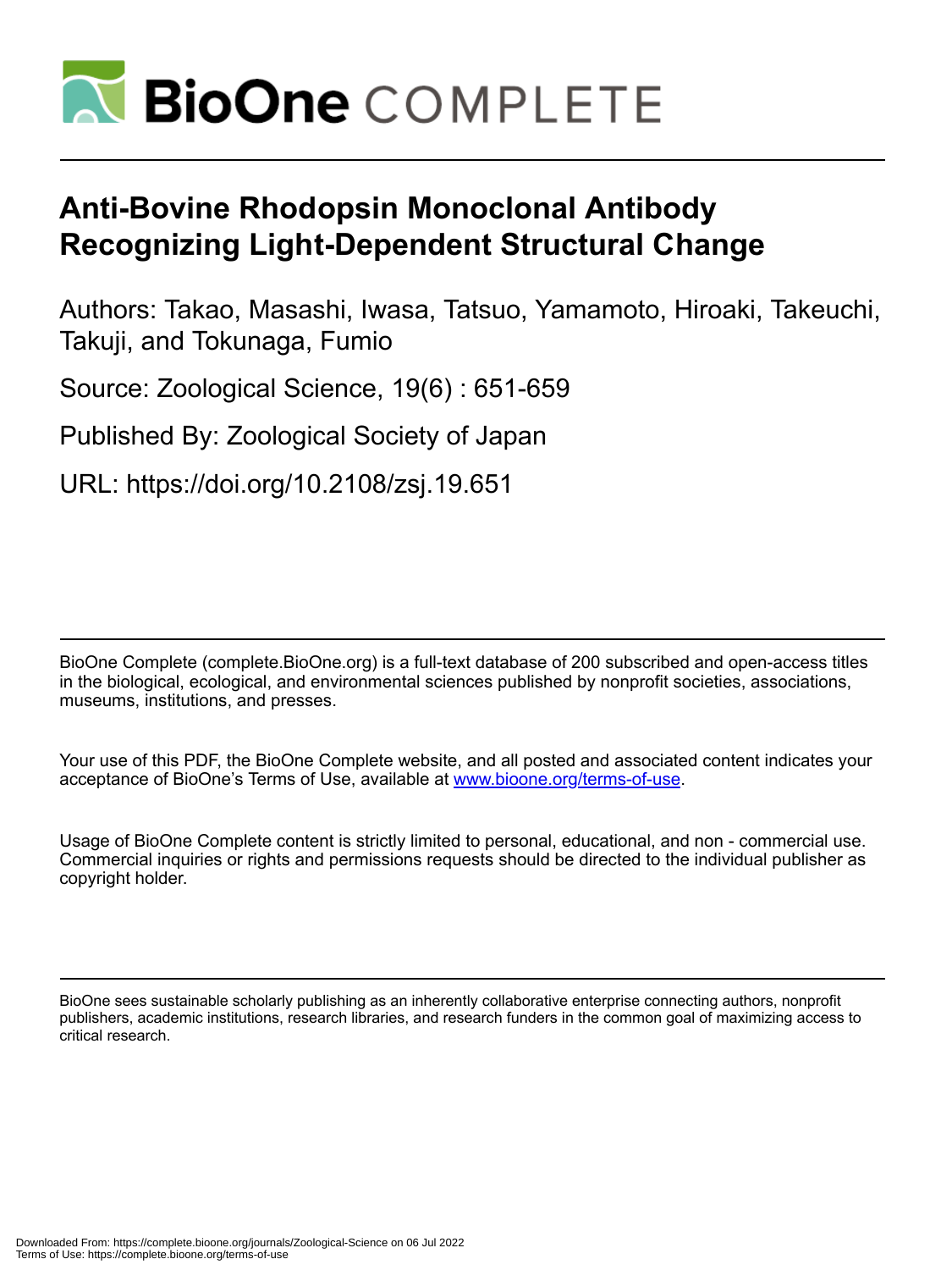# **Anti-Bovine Rhodopsin Monoclonal Antibody Recognizing Light-Dependent Structural Change**

Masashi Takao<sup>1</sup>, Tatsuo Iwasa<sup>2</sup>, Hiroaki Yamamoto<sup>3</sup>, Takuji Takeuchi<sup>3</sup> and Fumio Tokunaga<sup>4\*</sup>

1 *Department of Molecular Genetics, Institute of Development, Aging and Cancer, Tohoku University, Sendai, Miyagi 980-8575, Japan* 2 *Dept. of Materials Science and Engineering, Muroran Institute of Technolog, Muroran, Hokkaido 050-8585, Japan* 3 *Institute of Biology, Graduate School of Science, Tohoku University, Sendai, Miyagi 980-8578, Japan* 4 *Department of Earth and Space Science, Faculty of Science, Osaka University, Toyonaka, Osaka 580-0043, JAPAN*

**ABSTRACT**—The antigenic structure of the bovine rhodopsin molecule was investigated by using a bovine rhodopsin-specific monoclonal antibody designated Rh29. Competition assay with sealed intact disks and broken disks indicated that the antibody-binding region was localized in the intradiscal surface. An antigenic peptide obtained by a cyanogene bromide cleavage of rhodopsin was purified and determined as residues 2–39 in the amino acid sequence.

Further analysis suggested that the antigenic determinant included at least residues 21–25. These results were consistent with the structural model for membrane topology of rhodopsin. The antigenicity of the rhodopsin was compared among several states. The antibody bound to both ammonyx LO-solubilized unbleached and bleached rhodopsin. In contrast, upon membrane-embedded rhodopsin, unbleached one was 100-times less antigenic than bleached one. The results suggested that the segment around the determinant of membrane-embedded rhodopsin should undergo a structural change upon absorption of light.

Rh29 detected a band corresponding to bovine, porcine and octopus opsins in immunoblotting. Protein blot of crayfish rhabdome did not show any reactive band. These bands except for crayfish reacted with concanavalin A as well. The N-terminal structure may, therefore, conserved between mammal and erthropoda and diverge between them and cepharopoda.

**Key words:** rhodopsin, monoclonal antibody, epitope, structural change

# **INTRODUCTION**

Rhodopsin is a photoreceptor protein which initiates the visual transduction in animal eyes. Bovine rhodopsin is composed of 11-cis retinal and apoprotein, opsin, and located in the disk membrane of rod outer segment (ROS).

The primary structures of rhodopsins of vertebrates as well as invertebrates have been determined by the sequence analyses of gene nucleotides (Nathans and Hogness, 1983; Nathans and Hogness, 1984; O'Tousa *et al*.,1985; Takao *et al.,* 1988; Zuker *et al*., 1985.) and protein amino acids (Ovchinnikov *et al*., 1982; Hargrave *et al*., 1983; Pappin and Findlay, 1984), indicating that they are highly

 $*$  Corresponding author: Tel.  $+81-6-6850-5499$ ; FAX. +81-6-6850-5542. E-mail: tokunaga@ess.sci.osaka-u.ac.jp homologous. The folding model of rhodopsin moleules in the membrane was estimated (Hargrave *et al*., 1983; Ovchinnikov, 1982; Pappin *et al*., 1984). Recently three dimensional structure of bovine rhodopsin has been analysed by x-ray crystalography and the results suggested that opsin is folded in a membrane with seven helical-spanning segments (Palczewski *et al*. 2000). Experimental information for the rhodopsin structure are also accumulated. N-terminal segment is oriented toward intradiscal space where oligosaccharides attach at Asn2 and Asn15, (Ovchinnikov *et al*., 1982) having affinity for concanavalin A (ConA). C-terminal segment is toward cytoplasmic space where lightdependent phosphorylation occurs (Kuhn and Dreyer, 1972). Exposed segments of the rhodopsin molecule on the membrane are estimated by *in situ* proteolysis (Ovchinnikov, 1982; Hargrave and Fong, 1977; Mullen and Akhtar, 1983).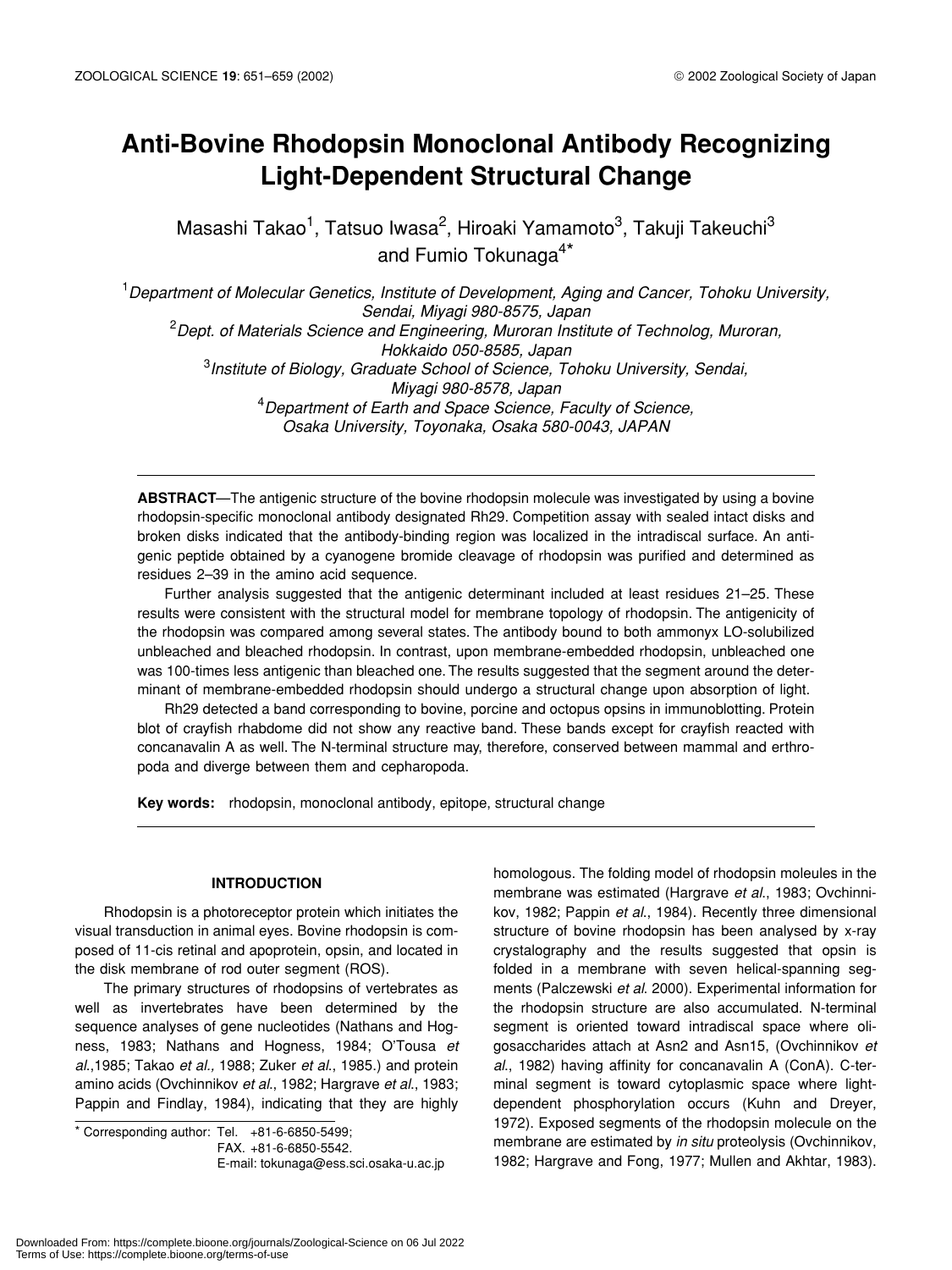In addition to these observations, structural changes of opsin moiety are inferred from the spectroscopic observations (Shichi *et al*., 1969). However, there are a few evidences for which region of opsin molecule causes conformational changes upon light absorption.

The monoclonal antibodies (mAb) have been applied as a structural probe for rhodopsin (Molday and MacKenzi, 1983) and bacteriorhodopsin (Kimura *et al*., 1982; Ovchinnikov *et al*., 1985), proving useful tools for the topological investigations of trans-membrane proteins. On the other hand, mAb has possibility to recognize a specific state of a protein molecule. A selective binding of mAb to photobleached rhodopsin has been found, which is closely related to phosphorylation at C-terminal residues (Molday *et al*., 1985; Balkema and Draeger, 1985). And the epitope of another mAB, which bound exlusively to the light-activated rhodopsin was mapped to the amino acid sequence 304– 311 (Abdulaev and Ridge, 1998).

We previously reported that three clones raised against the purified bovine rhodopsin produced rhodopsin-specific antibodies termed Rh29, Rh112, Rh311 (Tokunaga, *et al*., 1989). Rh311 had an affinity for ammonyx LO-solubilized rhodopsin not for opsin. Rh112 could bind to both solubilized rhodopsin but not to intact ROS. Rh29 recognized denatured, solubilized or ROS-integrated opsin.

We extended the study of Rh29 and found that the antibody binds to N-terminal segment and that antigenicity of unbleached disks is much lower than that of bleached disks. The antibody recognizes not only mammalian rhodopsin but octopus rhodopsin, indicating that the antigenic structure is conserved in wide animal species.

### **MATERIALS AND METHODS**

#### **Preparation of photoreceptor membrane**

All preparations were made under dim-red light. Bovine ROS was prepared as described by Smith *et al*., (1975). Disk membrane was isolated by Ficoll floatation methods (Smith *et al*., 1975). In order to obtain sealed intact disks, 3 ml of disks suspension containing 15 mg of rhodopsin suspended in TBS (50 mM Tris-HCl, pH 7.4, 200 mM NaCl, 2 mM  $MgCl<sub>2</sub>$ ) with 1 mM CaCl<sub>2</sub> and  $MnCl<sub>2</sub>$  was mixed with an equal volume of ConA-sepharose (Pharmacia) so that broken and inside-out disks bind to the resin. The mixture was gently agitated overnight at 4°C and centrifuged to separate unbound disks. The supernatant (termed sealed intact disk) was stored at 0°C until use. A portion of sealed intact disks was frozenthawed for 5 times between liquid nitrogen and room temperatures to obtain unsealed disks (Balkema and Draeger, 1985). Porcine ROS was prepared by the same procedure as bovine. Photoreceptor membranes from octopus and crayfish retina were prepared according to Shichida *et al.* (1978) and Hamacher and Stieve (1984), respectively. Rhodopsin content in each membrane preparation was estimated from a difference absorbance before and after bleaching in the presence of hydroxylamine. Molecular weights and the extinction coefficients of the above animal rhodopsins are assumed to have similar values to bovine (MW=41399,  $\varepsilon_{500\ nm}$ = 42,000) (Shichi, 1983).

#### **Monoclonal Antibody Binding Assay**

Rhodopsin-specific mAb, Rh29, was purified from ascites fluid

by protein A column chromatography (Bio-Rad). Enzyme-linked immunosorbent assay (ELISA) was employed for the detection of the antigenic fragment and for the competitive binding study. Bleached ROS was used as an immobilized antigen for the competitive binding assay after frozen-thawing five times to expose the antigenic determinant for Rh29. Microtiter plate wells (Nunc) were coated by means of incubating 50  $\mu$ l of ROS (3  $\mu$ g rhodopsin/ml) for 2 hr at 37°C and subsequently 100 µl of blocking solution (TBS containing 3% BSA (bovine serum albmin), 1% normal goat serum) for 30 min at 37°C. A competitor serially diluted with TBS was mixed with Rh29 (final concentration is 65 ng/ml which gave 50– 60% of full binding) and preincubated for 1 hr at 37°C. Each mixture of competitor and antibody (50 µl) was placed in wells and incubated for 1 hr at 37°C. After extensive wash with Tw-TBS (TBS containing 0.05% of Tween20) wells were treated with HRPO-conjugated second antibodies (DAKO) for 1 hr at 37°C, rinsed with extensive Tw-TBS and reacted with o-phenylenediamine for 30 min. The reation was stopped by adding 100  $\mu$ l of 2 N H<sub>2</sub>SO<sub>4</sub> and the absorbance at 492 nm was measured.

When disks solubilized with ammonyx-LO or digitonin (2%) were used as competitors, detergent concentration was decreased to 0.05% in a competitor-antibody mixture to avoid the decrease in binding ability of the antibody. When column fractions were tested for their antigenicity, each 20 µl of elution was dried in microtiter plate well (Sumitomo Bakelite) at 50°C and treated with Rh29 (1–2 µg/ml) and second antibodies, as mentioned above.

#### **ConA-Binding Assay**

ConA has affinity for mannose or glucose and also for sugar moiety of rhodopsin or HRPO (horse radish peroxidase). Advantage that ConA forms tetramer at neutral pH was taken for the detection of the oligosaccharides of rhodopsin or its glycopeptide. The assay (termed as ConA-binding assay, hereafter) includes essentially the same steps in ELISA described above. Blocking solution used in ConA-binding assay was free from ConA-reactive fractions by passing through ConA-sepharose column. Instead of mAb and second antibodies in ELISA, the wells were treated with ConA and HRPO dissolved in TBS containing 1 mM  $CaCl<sub>2</sub>$  and  $MnCl<sub>2</sub>$ .

#### **Immunoblotting and ConA-blotting**

SDS-PAGE was carried out by the discontinuous slab gels (Laemmli, 1970). Routinely, 2–10 µl of disks or photoreceptor membranes (1  $\mu$ g rhodopsin/ $\mu$ l) was loaded on 15% gel for proteolysis study or 10% gel for experiments of cross-reaction. Proteins were stained by Coomassie blue (CB), or by amido black after transferred to nitrocellulose filter. Protein blots were also sequentially treated with mAb and second antibodies (immunoblotting) or with ConA and HRPO (ConA-blotting) like mAb- or ConA-binding assay, respectively. Both blots were developed by diaminobenzidine.

#### **Proteolytic Digestion of Intact Disks or Solubilized Disks**

Chymotrypsin and TPCK-trypsin were purchased from Sigma. Papain was purchased from Wako. Unbleached intact disks freshly prepared (1 mg rhodopsin/ml) were digested with 5% (w/w) chymotrypsin (37 $\degree$ C, 24 hr) or 5% (w/w) papain (37 $\degree$ C, 6 hr) in a buffer of 50 mM Tris-acetate (pH 8.0), 2 mM CaCl<sub>2</sub> or 50 mM sodium phosphate (pH 7.0), 5 mM cysteine, 2 mM EDTA, respectively. Digestion was stopped by washing the disks three times.

To cleave N-terminal segment of opsin, bleached disks were solubilized with 2% (w/v) digitonin (Wako). After detergent concentration was decreased to 0.5%, disks in TBS containing 1 mM CaCl<sub>2</sub> were treated with each 1% (w/w) of TPCK-trypsin or chymotrypsin for 6 hr at 37°C. Reaction was stopped by the addition of DFP. The obtained peptide mixture was subjected to the competitive binding assay. Protection and deprotection of arginine residues with 1,2 cyclohexanedione were according to the method of Patthy & Smith (1975). Protected, deprotected opsin and control sample, which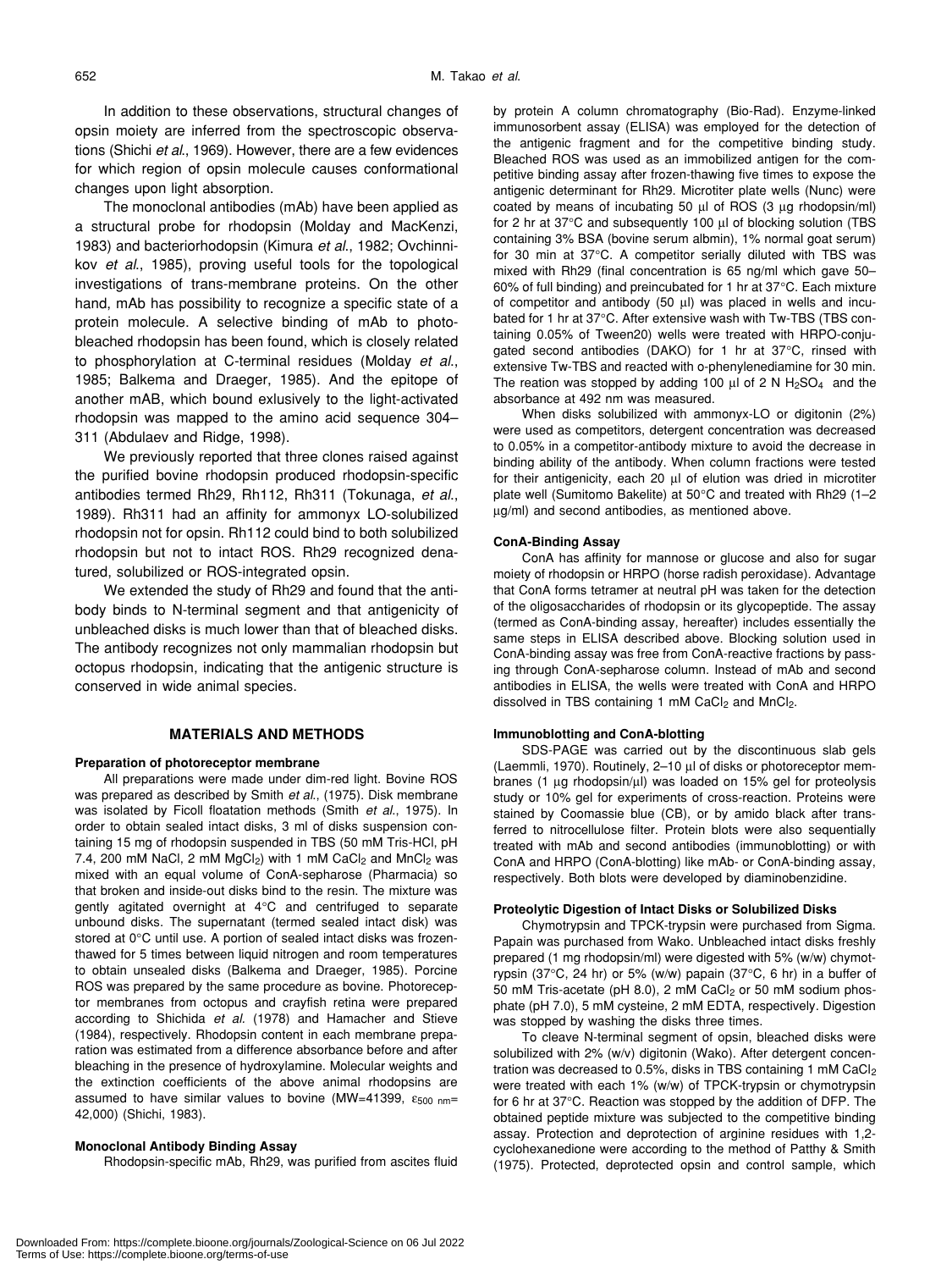was treated along the same procedure without the addition of 1,2 cyclohexanedione, were dialyzed against 0.1 M sodium borate (pH 8.0) and digested with TPCK-trypsin (1%, w/w).

#### **Isolation of mAb-Specific Peptide**

Antigenic peptides were separated from protease-digested and CNBr-cleaved rhodopsin according to Brett and Findlay (1983). ROS (20 mg of rhodopsin) was digested with 5% (w/w) thermolysin (Sigma) at 37°C for 24 hr. Washed material was delipidated, carboxymethylated and chromatographed on Sephadex LH-60. F1 (large fragment of thermolysin-cleaved rhodopsin) was dried and then cleaved with CNBr (300 folds excess of methionine) in 70% trifluoroacetic acid for 24 hr at room temperature. Reaction mixture was separated by Sephadex LH-60 and then G-50 column chromatography. Amino acid composition of each peptide was analyzed by Hitachi 835S Amino Acid Analyzer.

#### **RESULTS**

We prepared rhodopsin-specific mAb's raised against purified rhodopsin (Tokunaga *et al*., 1989). One of them termed Rh29 (IgG) was further investigated in this study.

# **Rh29 detected light-induced structural change of rhodopsin.**

The striking difference in the antigenicity for Rh29 was observed between bleached and unbleached disks (Fig. 1). About 100-folds amount of unbleached disks were necessary for the same degree of binding inhibition with bleached disks (A in Fig. 1). Frozen-thawed disks also showed such a large difference in antigenicity (not shown).

# **Solubilization with strong detergent increased antigenicity of rhodopsin for Rh29.**

Under digitonin solubilized conditions bleached rhodopsin was 20-fold more antigenic than unbleached one (B in Fig. 1). Taking it into account that digitonin is relatively mild detergent which could retain some authentic activities of the membrane-associated rhodopsin such as spectroscopic character and ability of regeneration from opsin and retinal (Hubbard, 1952), the results on both intact and digitonin-solubilized disks indicate that the antigenic region should be exposed to surrounding medium during photo-bleaching. In contrast, opsin and rhodopsin solubilized by ammonyx-LO showed the same degree of inhibition for the binding of Rh29 (C in Fig. 1). This would be accounted for that ammonyx-LO effectively removed lipids from membrane-associated rhodopsin and that the antigenic determinant would be naked to be easily bound by Rh29.

#### **Which side of disks does the antibody bind to?**

It was tested which side of disks the antibody bound to. Fig. 2 shows the binding ability of Rh29 for bleached disks with or without freeze-thawing. Frozen-thawed disks were found to compete with the immobilized antigen at 33-times lower concentration (at half maximal inhibition) than sealed intact disks. Since freeze-thawing makes disks unsealed (Clark and Molday, 1979), the result suggests that an anti-



**Fig. 1.** Effect of photo-bleaching on the binding of Rh29 to membrane-bound rhodopsin and solubilized rhodopsin. Competitive binding assay was made to examine the binding character of intact disks (A), disks solubilized by digitonin (B) and by ammonyx-LO (C). Open and closed symbols represent bleached and unbleached state of rhodopsin, respectively. Each point is a mean value of 3–4 wells.

genic determinant of Rh29 is present in the intradiscal space. The carefully prepared sealed intact disks, although, inhibited the binding of Rh29 to immobilized ROS. It was shown in the Fig. 2 that the much higher amount of opsin as compared to the antibody (65 ng/ml) was required for the inhibition. Thus, the small inhibition of binding with our "sealed intact disks" was probably due to a contaminant of broken disks in the material. Assuming that a freeze-thawing makes completely disrupted disks which can be bound by Rh29, our "sealed intact disks" would contain broken ones up to 3%. Instead of mAb, the competitive ConA-binding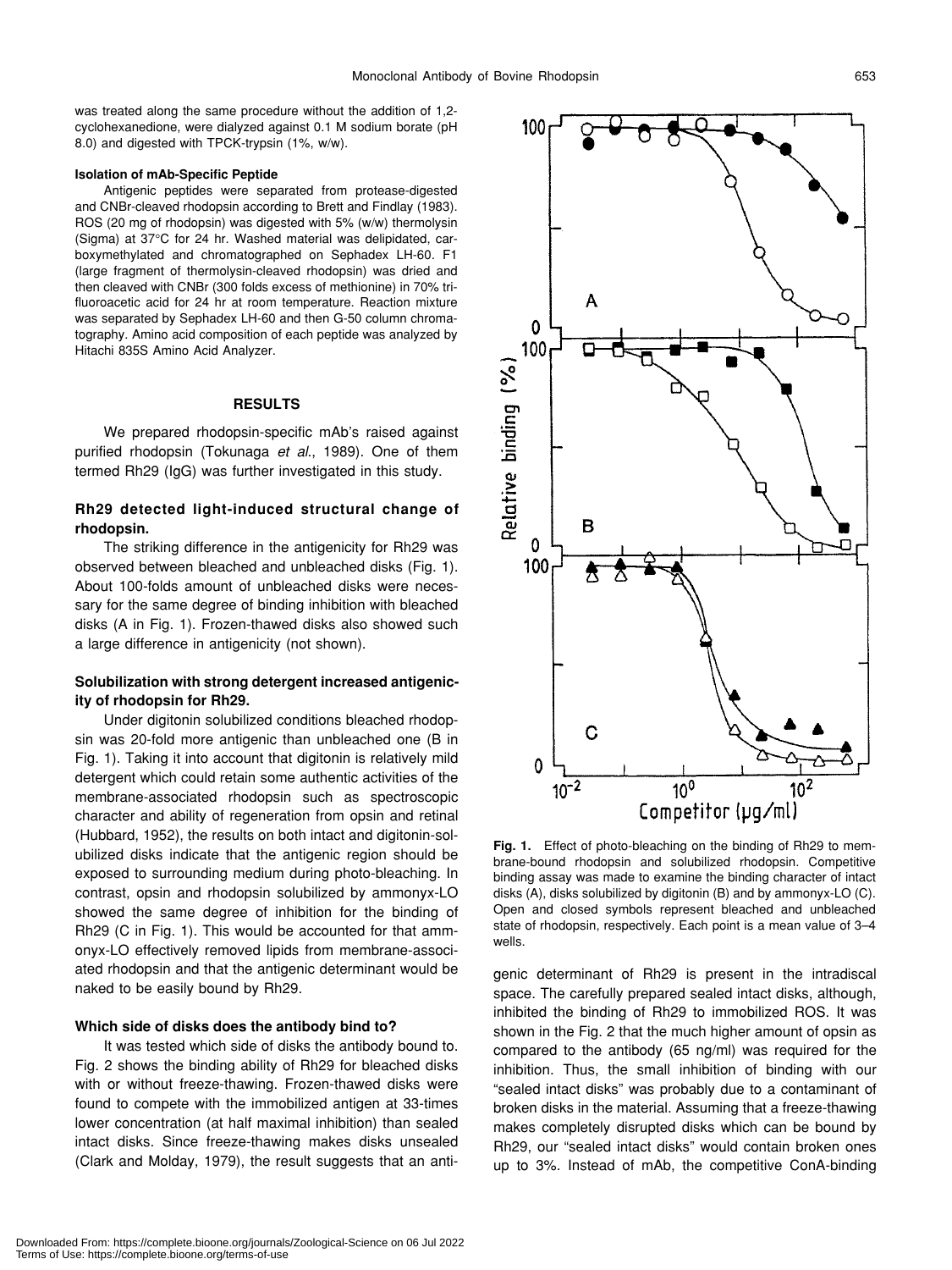

**Fig. 2.** Competitive inhibition by sealed intact disks (circles) and frozen-thawed disks (squares) in the binding of Rh29 to immobilized antigen. The microtiter plate wells were coated with bleached ROS. Rh29 was preincubated with competitors; bleached sealed intact disks or bleached frozen thawed disks. The wells were sequentially treated with the preincubated mixture and second antibodies. The percentage of 0 or 100 was defined as values obtained along the same treatment without Rh29 or competitor, respectively. Each point represents a mean value of 4 wells.

assay also resulted in the increase in accessibility of ConA to frozen-thawed disks (data not shown) in agreement with the previous report (Molday and MacKenzie, 1983). On the basis of the rhodopsin structural model (Hargrave *et al*., 1983; Ovchinnikov, 1982), three loops (connecting segments) and N-terminal segment are exposed toward intradiscal space.

# **The epitope of Rh29 is N-terminal region of rhodopsin molecule.**

To survey the antigenic determinants, intact disks treated with chymotrypsin or papain were analyzed by immunoblotting (Fig. 3). A pattern of intact disks stained with CB indicated opsin being major protein which banded at 39kDa. This band was recognized by Rh29 (lane 4 in Fig. 3).

When intact disks were digested with chymotrypsin, the resultant fragments migrated in the region of 12–30 kDa. In these fragments, a band of 21 kDa reacted with Rh29. Papain cleaved rhodopsin in intact disks into 9.5 k, 11 k, 13 k and 18 kDa fragments. The band of 13 kDa was faint in the CB stain. However, this and a band at 18 kDa were recognized by Rh29 (lane 6 in Fig. 3). Upon the ConA-blotting, the 21 kDa of chymotryptic and the 13 k and 18 kDa of papainic fragments were detected (lanes 7, 8 and 9 in Fig. 3). Thus, these antigenic peptides should contain rhodopsin N-terminal segment attached by oligosaccharides.

In the next stage, we obtained a Rh29-reactive CNBrpeptide of rhodopsin. Unbleached ROS was digested with thermolysin which produced major two peptide fragments, F1 (1–240) and F2 (241–327) (Pober and Stryer, 1975).



**Fig. 3.** Immunoblotting and ConA-blotting of proteolytic intact disks. Approximately 10 µg of rhodopsin undigested (lane 1, 4 and 7), digested with chymotrypsin (lane 2, 5 and 8) and those with papain (lane 3, 6 and 9) were run in a 15% polyacrylamide gel and were stained with Coomassie blue (CB), with Rh29 (1.3 µg/ml) and the second antibodies (2  $\mu$ g/ml) (Rh29) or with ConA (10  $\mu$ g/ml) and HRPO (20 µg/ml)(ConA).

After delipidation and carboxymethylation, F1 and F2 were separated on Sephadex LH-60 column. Rh29 and ConA reacted with a fraction of F1 fragment. The pool containing F1 fragment was cleaved by CNBr and chromatographed on Sephadex LH-60 column.

After the chromatography, Rh29 and ConA also reacted with the same fractions. These fractions were finally rechromatographed on Sephadex G-50 (Fig. 4). Rh29-binding assay showed that the first peak appeared in the void volume and the second peak included the antigenic peptide (the middle trace in Fig. 4). ConA also reacted with the same fractions (the bottom trace in Fig. 4). The second peak was revealed to contain a single peptide corresponding to residues 2-39 by amino acid analysis (Table 1).

The first peak did not contain any peptide expected from the digestion of rhodopsin with CNBr and seemed to be an aggregate of partially cleaved materials.

Based on the structural model, N-terminal residues up to 36 are thought to be localized in the intradiscal space (Hargrave *et al*., 1983). This agreed with our results that Rh29 recognized amino acids residues 2–39 and that unsealed disks became more antigenic than sealed intact disks.

In order to elicit the essential amino acid residues for the binding of Rh29, we examined the effect of proteolytic digestion of the solubilized disks on the binding to the antibody. Digitonin-solubilized disks were treated with trypsin or chymotrypsin which cleaves N-terminal region of opsin at several sites (Ovchinnikov, 1982; Pober and Stryer, 1975). The resultant fragment mixture was subjected to competitive binding assay. Each tryptic or chymotryptic fragment was found not to be an effective competitors for binding to Rh29 (Fig. 5A). In both cases digested disks required for 50% inhi-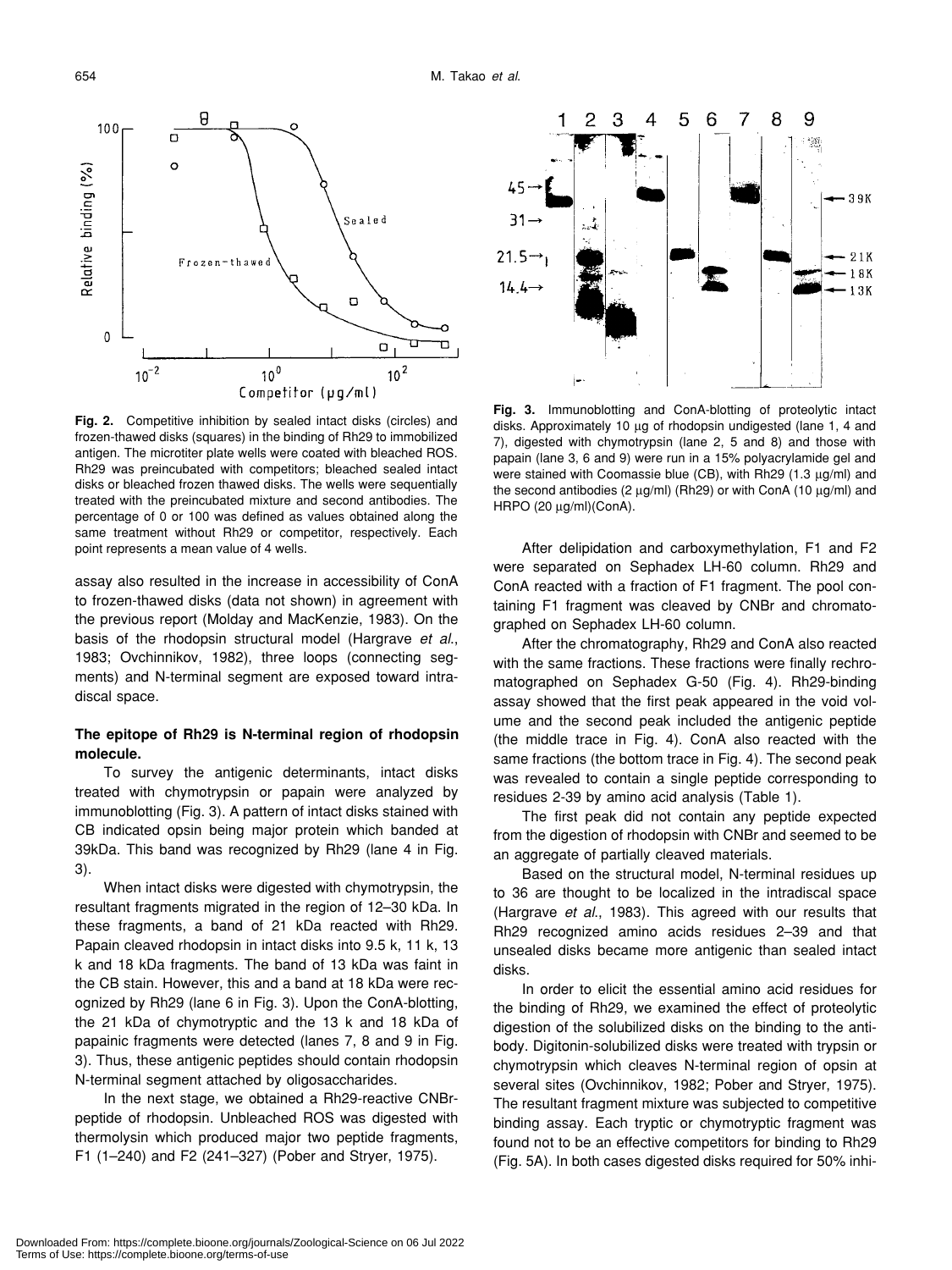

**Fig. 4.** Isolation of Rh29-reactive CNBr-fragment by Sephadex G-50 column chromatography. A large thermolitic fragment of opsin (F1; 1– 249) was cleaved with CNBr and developed on Sephadex LH-60 column. Rh29-reacted fractions were collected and then rechromatographed on Sephadex G-50 column (upper trace). Portions of fractions were dried in the microtiter plate wells and reacted with Rh29 (middle trace) or with ConA (lower trace).

**Table 1.** Amino acid composition of Rh29- and ConA-bound peptide

| Amino<br>acid | Peakll*            |       |
|---------------|--------------------|-------|
|               | expected           | found |
|               | (mol/mol fragment) |       |
| Asp           | 3                  | 3.3   |
| Thr           | 2                  | 1.7   |
| Ser           | 3                  | 3.0   |
| Glu           | 5                  | 4.7   |
| Gly           | 3                  | 4.1   |
| Ala           | 2                  | 2.1   |
| Val           | 3                  | 2.7   |
| lle           | 0                  | 0.4   |
| Leu           | 1                  | 1.4   |
| Tyr           | 3                  | 2.3   |
| Phe           | 4                  | 3.2   |
| Lys           | 1                  | 1.1   |
| His           | 0                  | 0.3   |
| Arg           | 1                  | 0.9   |
| Pro           | 5                  | 4.4   |
|               |                    |       |

\*Second peak in Fig. 4.

bition were over thousand times higher than undigested one.

The carboxylic side of Lys16 or Arg21 was reported to be attacked by trypsin (Ovchinnikov, 1982). The chemical modification of arginine with 1,2-cyclohexanedione prevent tryptic cleavage and the cleavage sites can be restricted within lysine (Patthy and Smith, 1975). We, thus, modified the arginine residues of solubilized disks and digested with trypsin. The arginine-protected opsin could bound Rh29 regardless of trypsin treatment, while unprotected and deprotected opsin apparently lost their anitigenicity with trypsin digestion (Fig. 5B). Therefore, the cleavage between Arg21 and Ser22 should be responsible for the loss of antigenicity.

# **The epitope for Rh29 was conserved among wide species.**

Finally, we tested the cross-reactivities of Rh29 to rhodopsins of several animals (Fig. 6). Rh29 recognized opsins (molecular weight 39–41 kDa) and its oligomer of bovine and porcine ROS, and octopus microvilli. Analysis of ConA-blots also elicited that these opsins had ConA-specific oligosaccharides. Residual ConA-specific proteins were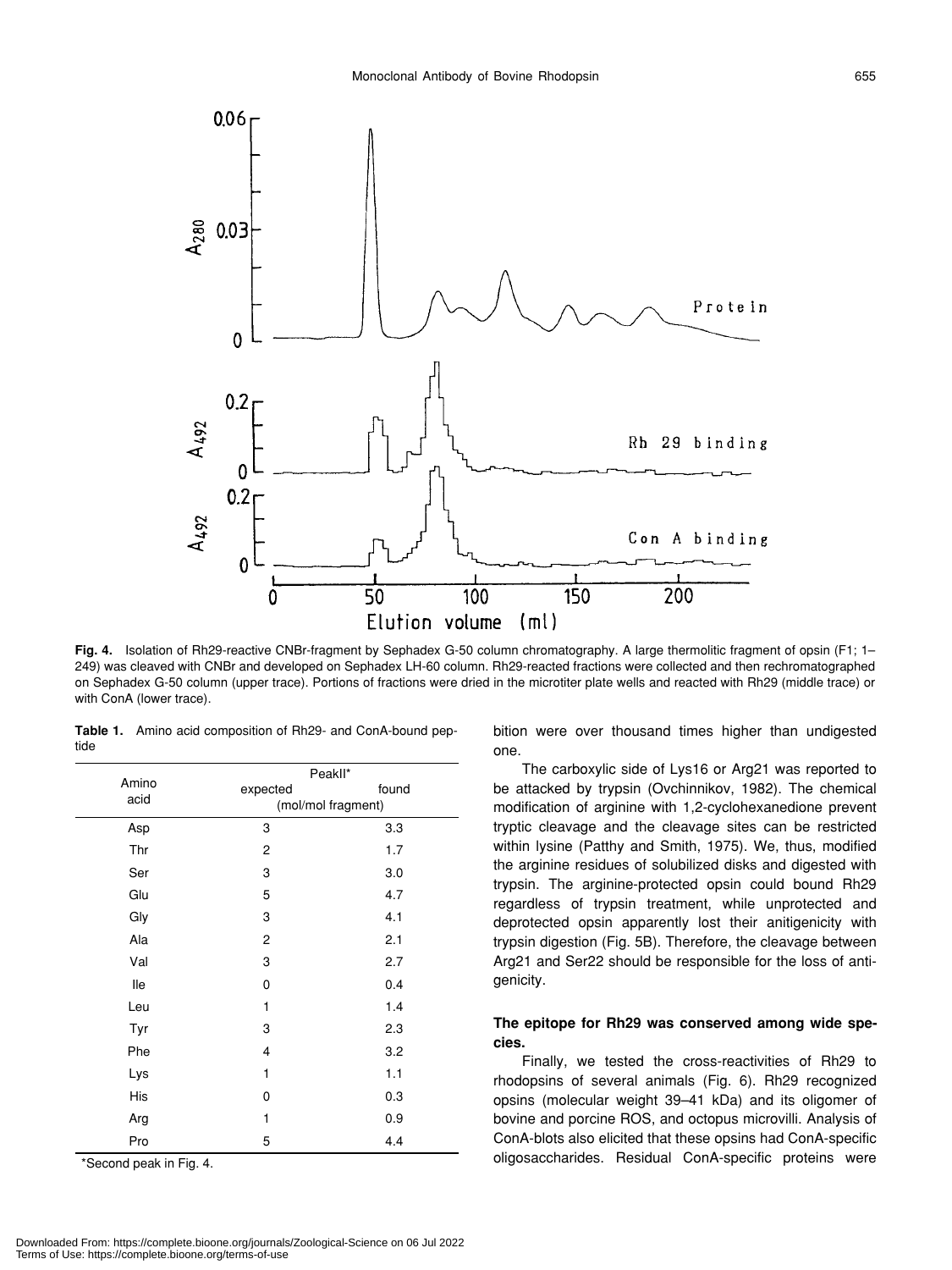

**Fig. 5.** (A): Effect of proteolytic digestion of solubilized opsin on the binding of Rh29. Bleached disks were solubilized by digitonin and incubated with TPCK-trypsin (triangles) or chymotrypsin (circles). The reaction was stopped by DFP and then the antigenicity of the peptide mixture was examined by competitive binding assay. Closed symbols represent controls incubated with the each enzyme and DFP. DFP-treated trypsin and chymotrypsin did not affect the binding of Rh29 to antigen. (B): Effect of modification of arginine residue. Digitonin-solubilized bleached disks (1 mg opsin; a and b) were treated with 1,2-cyclohexanedione (0.15 M; c and d) and then with hydroxylamine for deprotection of modified arginine (e and f). Each samples were then incubated with 1% TPCK-trypsin (b, d and f) or with TPCK-trypsin and DFP (a, c and e).



**Fig. 6.** Immunoblotting and ConA-blotting of photoreceptor membranes of several animals. SDS-PAGE using 10% polyacrylamide gel was made for bovine, porcine ROS, octopus microvilli and crayfish rhabdome. Proteins were transferred on nitrocellulose paper and stained with amido black (1, 4, 7 and 10), or treated with Rh29 (2, 5, 8 and 11) or ConA (3, 6, 9 and 12). The conditions for the reaction were same as in Fig. 3.

banded in higher molecular weight region. In crayfish rabdome, no bands were detected with Rh29, although applied membrane samples contained as much opsin as the other samples (>3 µg determined by visible absorbance measurements). In addition, ConA did not bind to the protein smaller than 50 kDa in crayfish, suggesting that the primary structure around N-terminal segment and the sugar structure might be altered in arthropoda.

# **DISCUSSION**

Monoclonal antibody is useful tool for structural studies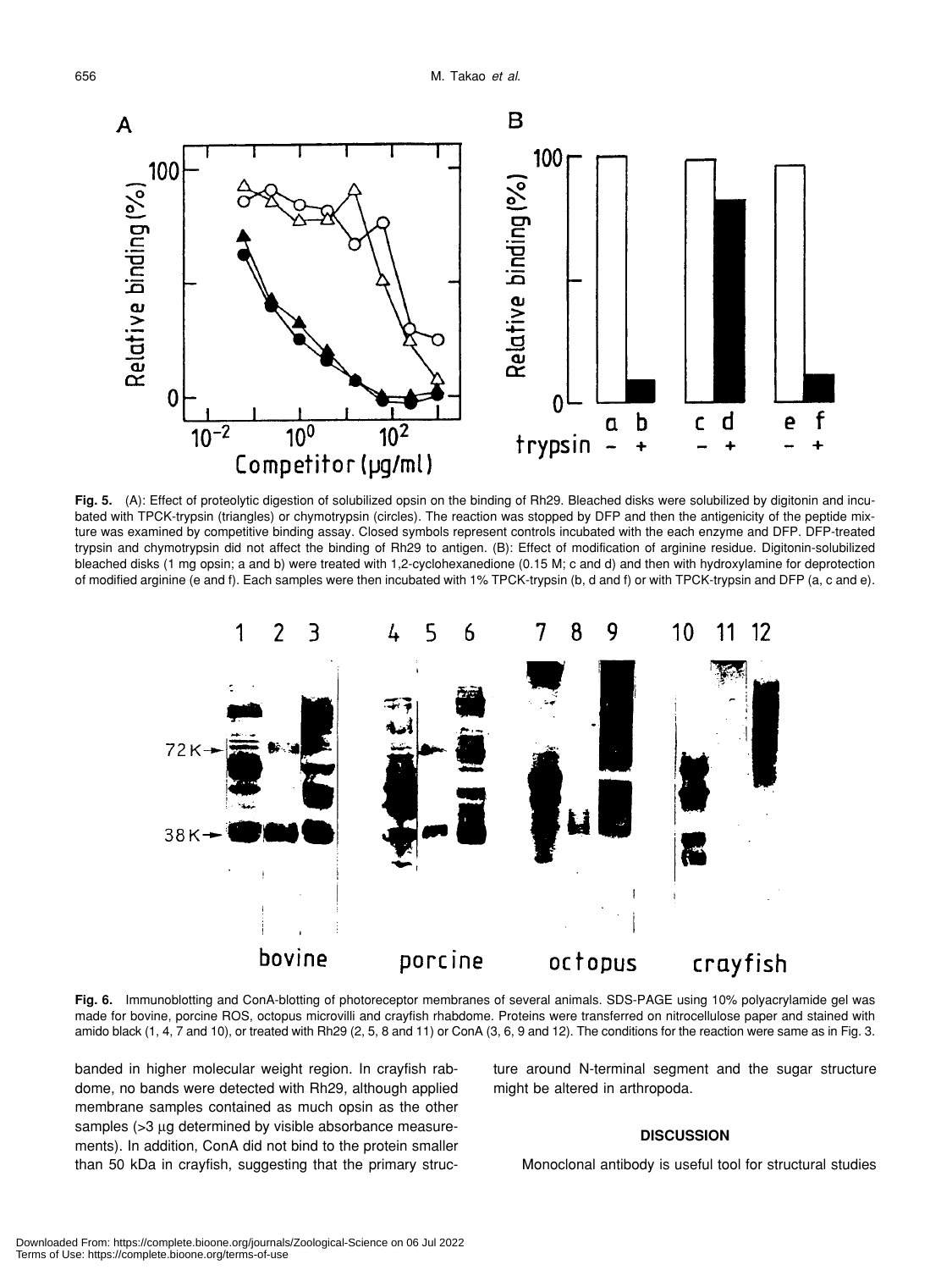

**Fig. 7.** Antigenic structure of Rh29 monoclonal antibody. Approximate location of Rh29 binding region (bar) was estimated by proteolytic study. Triangles represent the cleavage sites by TPCK-trypsin (losed triangles) and chymotrypsin (open triangles) according to Ovchinnikov.9 Ala26 is substituted by Thr in porcine (Pappin and Findley, 1984).

of membrane proteins (Ovchinnikov *et al*., 1985; Yelton and Scharff, 1981; Eisenbrath, 1981). We used mAb in order to examine the membrane topology of rhodopsin, to attempt to detect the structural change during photo-bleaching and to survey the cross-reactivity in several animal photorceptor membranes.

The antigenic peptide of Rh29 generated by CNBrcleavage was determined as Met2-Ser39 in bovine rhodopsin. We demonstrated that the peptide bond between Arg21 and Ser22 is essential for binding to Rh29. Moreover, it was found that the binding region of Rh29 was cleaved by chymotrypsin (Fig. 4). Cleavage sites of chymotrypsin near N-terminal segment of bovine rhodopsin have been determined as Thr10, Phe13, Phe24 and Lys30 (Ovchinnikov, 1982). Combined with this and the necessity of the peptide bond of Arg21-Ser22 not of Lys16-Thr17 for the binding to Rh29, the peptide bond of Phe24-Glu25 and/or Lys30- Leu31 should be also required for the binding to Rh29 as well as Arg21-Ser22. Thus, we concluded that the determinant for Rh29 encompassed at least Arg21-Glu25 (Fig. 7).

It must be noted that the attached oligosaccharids are not antigenic for this antibody. Like Rh29, numerous antibodies specific for N-terminal segment prepared in several laboratories are also directed against peptide residues not against oligosaccharide chains (Hargrave *et al*., 1986).

Our present data that Rh29 binding region including Arg21- Glu25 becomes more accessible to the antibody by freeze-thawing agreed with the fact that N-terminal segment of rhodopsin locates in intradiscal space and with the structural model of the seven transmembrane helices based on the hydrophobicity along the amino acid sequence (Hargrave *et al*., 1983: Ovchinnikov, 1982). The connecting loops on cytoplasmic surface are studied by in situ proteolysis. Using intact disks or ROS, Ser240 in the loop between transmembrane helices V and VI (loop V/VI) is nicked by thermolysin (Ovchinnikov, 1982). Chymotrypsin cleaves at Phe146 in another loop III/IV (Ovchinnikov, 1982). There is, however, no evidence for that a loop I/II is exposed on cytoplasmic surface. We showed that the 21 kDa chymotrypticfragment and 13 kDa papainic fragment contained both Rh29-binding and sugar-attachment region. The 21 kDa band obtained by chymotryptic digestion is larger in apparent molecular weight than that expected from amino acid sequences 1–146 (16.4 kDa). It may be resulted from two oligosaccaride chains in N-terminal segment and high hydrophobicity of the segments affecting on the migration in SDS-polyacrylamide gel. The real size of papainic fragment, thus, may be smaller than that observed on SDS-polyacrylamide gel; 13 kDa. If the molecular weight of papainic fragment was overestimated for the same degree as chymotryptic fragment, the cleaved site with papain is located at about 72'nd residue. This 72'nd residue is localized just in loop I/ II of the model. Therefore, our data suggest that loop I/II may protrude toward cytoplasm and be cleaved by papain.

Some antibodies recognize the surface structure formed by protein higher order structure. The binding of such antibodies to antigenic protein is easily lost when the antigen is exposed to denaturing conditions. Rh311 and Rh112 are antibodies of this type, which did not bind opsin band in SDS-polyacrylamide gel (Tokunaga *et al*., 1989).

In contrast to this, Rh29 recognized SDS-treated opsin, heat-denatured opsin (not shown) and CNBr-cleaved opsin fragment. This indicates that Rh29 recognizes a specific peptide sequence including residues 21–25 rather than a surface structure of intact conformation. On the other hand, we showed that opsin was 100-times more antigenic for Rh29 than rhodopsin in the disk membrane. This means that Rh29 probes a light-dependent structural change specifically around the antigenic determinant of rhodopsin. A clue to know what kind of change takes place comes from the result that solubilization of disks by ammonyx-LO makes unbleached rhodopsin to be more antigenic. It suggests that N-terminal segment of unbleached rhodopsin in ammonyx-LO solution has a conformation similar to that of bleached rhodopsin. The effect of ammonyx-LO might be a partial delipidation of disk membranes. That is, the antigenic segment of membrane-bound rhodopsin is probably embedded in or tightly bound to lipid bilayer. As a result of partial delipidation due to ammonyx-LO, Rh29 could bind to the segment. The conformational change upon light absorption in N-terminal region of rhodopsin in disk membeane should be, therefore, like a protruding of antigenic segment from the lipid bilayer to water phase.

Light-dependent structural changes have been observed in and near cytoplasmic loops. Residues in loop III/IV and V/VI become more accessible to several protease in bleached disks than in unbleached disks (Pellicone *et al*., 1985a).

Methionine residues at the position 155 and 253 are attacked by CNBr on illuminating disks (Pellicone *et al*., 1985b ). These increases in accessiblity suggest that some helical segments may shift toward cytoplasmic space. Our data lead to a conclusion that structural changes initiated by light-absorption at chromophore propagate toward intradis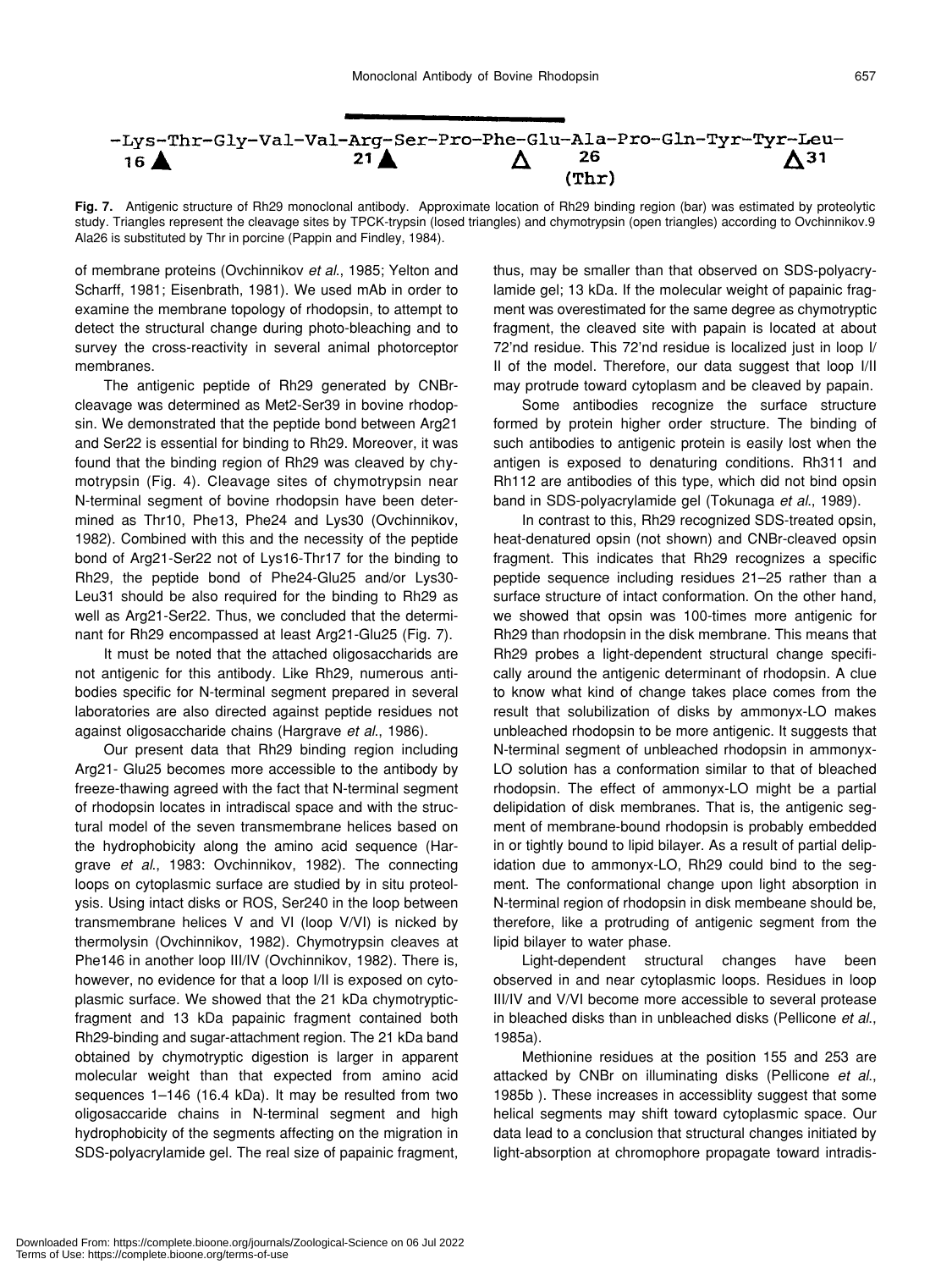cal N-terminal residues. Therefore, both cytoplasmic and intradiscal segments may be involved in light-induced conformational changes of rhodopsin.

Porcine rhodopsin showed higher antigenicity to Rh29 in spite of Ala26 being replaced by Thr (Pappin *et al*., 1984), suggesting that the determinant should not exceed the position 26 (Fig. 7). Rh29 binds the rhodopsins of other vertebrates such as bullfrog, newt, and lamprey. On the other hand, no antigenicity was observed in crayfish (Hariyama *et al*., 1993; Crandal and Cronin, 1997). In concern with this, Drosophila opsin does not show an identical sequence to bovine with more than three continuous residues (O'Tousa *et al*., 1985; Zuker *et al*., 1985). Thus, the sequence at Nterminal segment may diverge from cepharopoda. Unlike crayfish, octopus rhodopsin is recognized by Rh29 as much as bovine. The cross-reaction to this invertebrate rhodopsin suggests that the sequence at N-terminal segment might be highly conserved between mammals and erthropods. The amino acid sequence is not the same at corresponding region in Octopus (Ovchinnikov *et al*., 1988). Although the antigenic segment in Octopus rhodopsin is not determined at present, the fact that the antigenic segment is conserved in wide varaiety of animals suggests that the segment might have unknown physiological meaning(s) for rhodopsin.

#### **ACKNOWLEDGMENT**

This study was sopported partly by Grant-in-Aid for Scientific Research from the Ministry of Eduation, Science, Sports and Culutre of Japan.

#### **REFERENCES**

- Abdulaev NG, Ridge, KD (1998) Light-induced exposure of the cytoplasmic end trans membrane helix seven in rhodopsin. Proc Natl Acad Sci USA 92: 12854–12859
- Balkema GW, Draeger UC (1985) Light-dependent antibody labelling of photoreceptors. Nature 316: 630–633
- Brett M, Findlay JB (1983) Isolation and characterization of the CNBr peptides from the proteolytically derived N-terminal fragment of ovine opsin. Biochem J 211: 661–670
- Clark SP, Molday RS (1979) Orientation of membrane glycoproteins in sealed rod outer segment disks. Biochemistry 18: 5868– 5873
- Crandall KA, Cronin TW (1997) The molecular evolution of visual pigments of freshwater crayfishes (Decapoda: Cambaridae). J Mol Evol 45: 524–534
- Eisenbrath GS (1981) Application of monoclonal antibody techniques to biochemical research. Anal Biochem 111: 1–16
- Hamacher K, Stieve H (1984) Spectral properties of the rhodopsinsystem of the cray fish *Astacus leptodactylus*. Photochem Photobiol 39: 379–390
- Hargrave PA (1977) The amino-terminal tryptic peptide of bovine rhodopsin. A glycopeptide containing two sites of oligosaccharide attachment. Biochim Biophys Acta 492: 83–94
- Hargrave PA, Adamus G, Arendt AA, McDowell JH, Wang J, Szary A, Curtis D, Jackson RW (1986) Rhodopsin's amino terminus is a principal antigenic site. Exp Eye Res 42: 363–373
- Hargrave PA, Fong S-L (1977) The amino- and carboxyl-terminal sequence of bovine rhodopsin. J Supramol Struct 6: 559–570
- Hargrave PA, McDowell JH, Curtis DR, Wong JK, Juszczak E, Fong

S-L, Rao JKM, Argos P (1983) The structure of bovine rhodopsin. Biophys Struct Mech 9: 235–244

- Hariyama H, Ozaki K, Tokunaga F, Tsukahara Y (1993) Primary structure of crayfish visual pigment deduced form cDNA. FEBS Lett 315: 287–292
- Hubbard R (1952) Cis-trans isomers of vitamin A and retinene in the rhodopsin system. J Gen Physiol 36: 269–291
- Kuhn H, Dreyer WJ (1972) Light dependent phosphorylation of rhodopsin by ATP. FEBS Lett 20: 1–6
- Kimura K, Mason TL, Khorana HG (1982) Immunological probes for bacteriorhodopsin. Identification of three distinct antigenic sites on the cytoplasmic surface. J Biol Chem 257: 2859–2867
- Laemmli UK (1970) Cleavage of structural proteins during the assembly of the head of bacteriophage T4. Nature 227: 680– 685
- Molday RS, MacKenzie D (1983) Monoclonal antibodies to rhodopsin: Characterization, cross-reactivity, and application as structural probes. Biochemistry 22: 653–660
- Molday RS, MacKenzie D (1985) Inhibition of monoclonal antibody binding and proteolysis by light-induced phosphorylation rhodopsin. Biochemistry 24: 776–781
- Mullen E, Akhtar M (1983) Structural studies on membrane-bound bovine rhodopsin. Biochem J 211: 45–50
- Nathans J, Hogness DS (1983) Isolation, sequence analysis, and intron-exon arrangement of the gene encoding bovine rhodopsin. Cell 34: 807–814
- Nathans J, Hogness DS (1984) Isolation and nucleotide sequence of the gene encoding human rhodopsin. Proc Natl Acad Sci USA 81: 4851–4855
- O'Tousa JE, Baehr W, Martin RL, Hirsh J, Pak WL, Applebury ML (1985) The Drosophila ninaE gene encodes an opsin. Cell 40: 839–850
- Ovchinnikov YA (1982) Rhodopsin and bacteriorhodopsin: Structure-function relationships. FEBS Lett 148: 179–191
- Ovchinnikov YA, Abdulaev NG, Feigina MY, Artomonov ID, Zolotraev AS, Moroshinkov AI, Kostina MB, Kudelin AG and Bogachuk AS (1982) The complete amino acid sequence of visual rhodopsin. Bioorg Khim 8: 1011–1014
- Ovchinnikov YA, Abdulaev NG, Vasilov RG, Viturina IY, Kurya- tov AB, Kiselov AV (1985) The antigenic structure and topography of bacteriorhodopsin in purple membranes as determined by interaction with monoclonal antibodies. FEBS Lett 179: 343– 350
- Ovchinnikov YA, Abdulaev NG, Zolotarev AS, Artamonov AD, Bespalov IA, Dergachev AE, Tsuda M (1988) Octopus rhodopsin amino acid sequence deduced from cDNA. FEBS Lett 232: 69–72
- Palczewski K, Kumasaka T, Hori T, Behnke CA, Motoshima H, Fox BA, Le Trong I, Teller DC, Okada T, Stenkamp RE, Yamamoto M, Miyano M (2000) Crystal structure of rhodopsin: A G proteincoupled receptor. Science 289: 739–745
- Pappin DJC, Eliopulos E, Brett M, Findlay JBC (1984) A structural model for rhodopsin. Int J Biol Macromol 6: 73–76
- Pappin DJC, Findlay JBC (1984) Sequence variability in the retinalattachment domain of mammalian rhodopsins. Biochem J 217: 605–613
- Patthy L, Smith EL (1975) Reversible modification of arginine residues: Application to sequence studies by restriction of tryptic hydrolysis to lysine residues. J Biol Chem 250: 557–564
- Pellicone C, Nullans G, Cook NJ, Virmaux N (1985) Light-induced conformational change in the extradiscal region of bovine rhodopsin. Biochem Biophys Res Commun 127: 816–821
- Pellicone C, Nullans G, Virmaux N (1985) Localization of lightinduced conformational change in bovine rhodopsin. FEBS Lett 181: 179–183
- Pober JS, Stryer L (1975) Light dissociates enzymatically-cleaved rhodopsin into two different fragments. J Mol Biol 95: 477–481